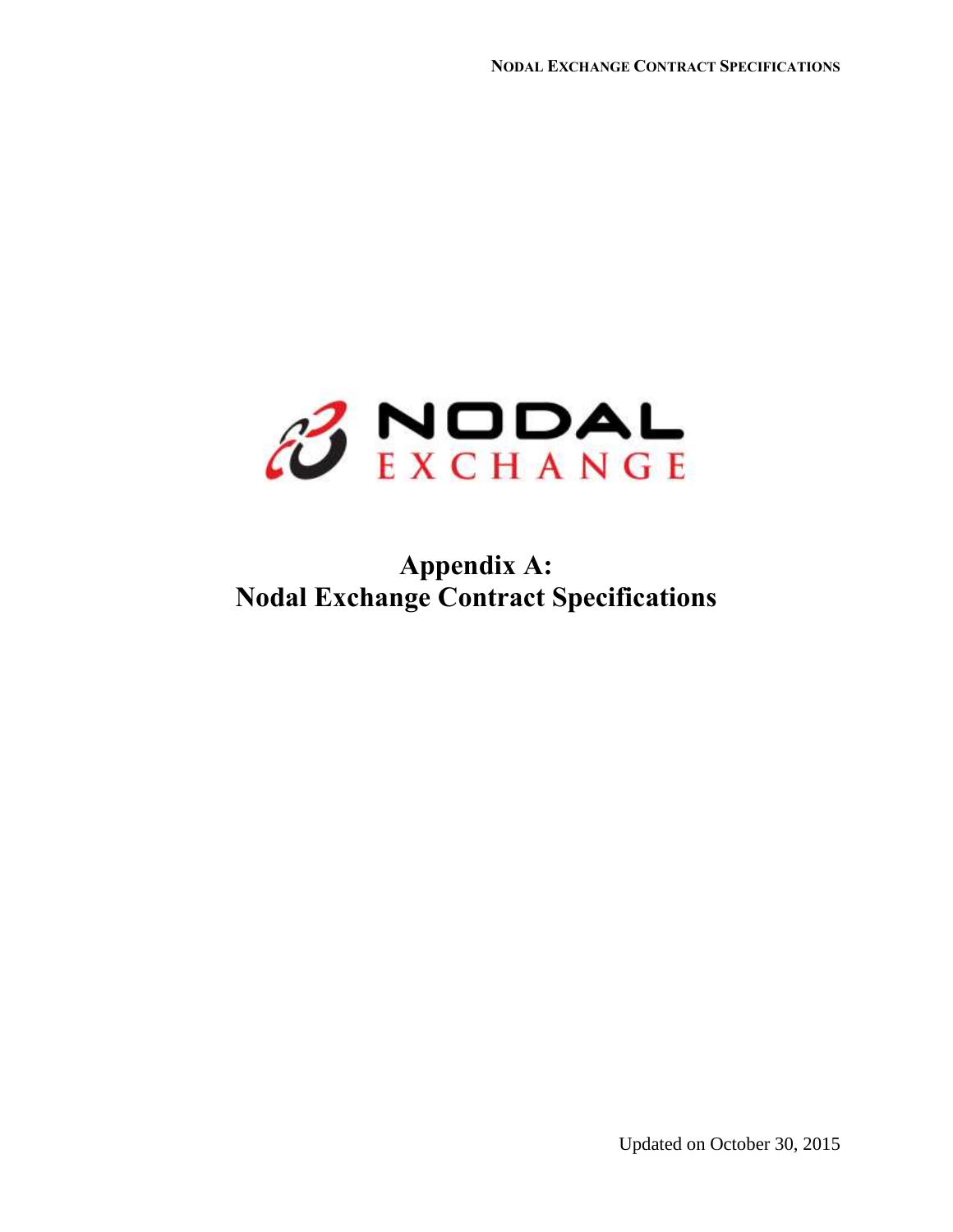| <b>ITEM</b>                               | <b>SPECIFICATION</b>                                                                                                                                                                                                                                                                                                                                                                                                                                                                                                                    |
|-------------------------------------------|-----------------------------------------------------------------------------------------------------------------------------------------------------------------------------------------------------------------------------------------------------------------------------------------------------------------------------------------------------------------------------------------------------------------------------------------------------------------------------------------------------------------------------------------|
| <b>Contract Description</b>               | Monthly Cash Settled Financial Off-Peak Power,<br>MISO MIUP.WEPM, Day Ahead                                                                                                                                                                                                                                                                                                                                                                                                                                                             |
| <b>Contract Code</b>                      | <b>GLR</b>                                                                                                                                                                                                                                                                                                                                                                                                                                                                                                                              |
| <b>Hours of Trading</b>                   | As defined at http://www.nodalexchange.com                                                                                                                                                                                                                                                                                                                                                                                                                                                                                              |
| <b>Unit of Trading</b>                    | 1 lot, based on 1 MW for each hour of the contract                                                                                                                                                                                                                                                                                                                                                                                                                                                                                      |
| <b>Lot Size</b>                           | Variable, expressed in megawatt hour (MWh). The Lot Size will equal 1 MW<br>multiplied by the number of Off-Peak hours within the month traded, so in a<br>month with 400 Off-Peak hours, the Lot Size equals 400 MWh. The definition<br>of Off-Peak hours is Hour Ending (HE) $0100 - 0600$ and 2300-2400, Monday<br>through Friday, EST, and all hours for Saturday, Sunday, and all NERC<br>Holidays during Daylight Saving Time. No hours will be added or subtracted<br>due to DST adjustments. For the rest of the year, Off-Peak |
| Currency                                  | <b>US Dollars</b>                                                                                                                                                                                                                                                                                                                                                                                                                                                                                                                       |
| <b>Min Price Fluctuation</b>              | \$0.0001 per MWh                                                                                                                                                                                                                                                                                                                                                                                                                                                                                                                        |
| <b>Minimum Tick</b>                       | \$0.0001 per MWh                                                                                                                                                                                                                                                                                                                                                                                                                                                                                                                        |
| <b>First Trading Day</b>                  | The fourth business day of the launch month, which corresponds to the day the<br>current expiring contract is no longer traded. The launch month is 0 months<br>before the expiration date.                                                                                                                                                                                                                                                                                                                                             |
| <b>Last Trading Day</b>                   | The third business day following the last calendar day of the month                                                                                                                                                                                                                                                                                                                                                                                                                                                                     |
| <b>Contract Series</b>                    | $49 \theta$ months                                                                                                                                                                                                                                                                                                                                                                                                                                                                                                                      |
| <b>Fixed Price</b>                        | The traded price or the previous day's settlement price                                                                                                                                                                                                                                                                                                                                                                                                                                                                                 |
| <b>Daily Settlement Price</b>             | Determined by the Exchange based on exchange activity, other market data,<br>and extrapolation to traded contracts, as appropriate                                                                                                                                                                                                                                                                                                                                                                                                      |
| <b>Final Settlement Price</b>             | The final settlement price will be determined by the Exchange at<br>approximately 3 pm EPT on the Last Trading Day. The final settlement price<br>is the average of the Day Ahead hourly Ex Post LMP for all Off-Peak hours.<br>These price files can be found at the following link or at successor location.<br>https://www.misoenergy.org/Library/Repository/Market<br>Reports/ <yyyymmdd>_da_expost_lmp.csv</yyyymmdd>                                                                                                              |
| <b>Final Settlement</b><br>(Payment) Date | The first business day following the Last Trading Day                                                                                                                                                                                                                                                                                                                                                                                                                                                                                   |
| <b>Position Limit</b>                     | 1014 MW                                                                                                                                                                                                                                                                                                                                                                                                                                                                                                                                 |
| <b>Margin Unit</b>                        | <b>US Dollars</b>                                                                                                                                                                                                                                                                                                                                                                                                                                                                                                                       |

## **MISO MIUP.WEPM Monthly Day Ahead Off-Peak Power Contract**